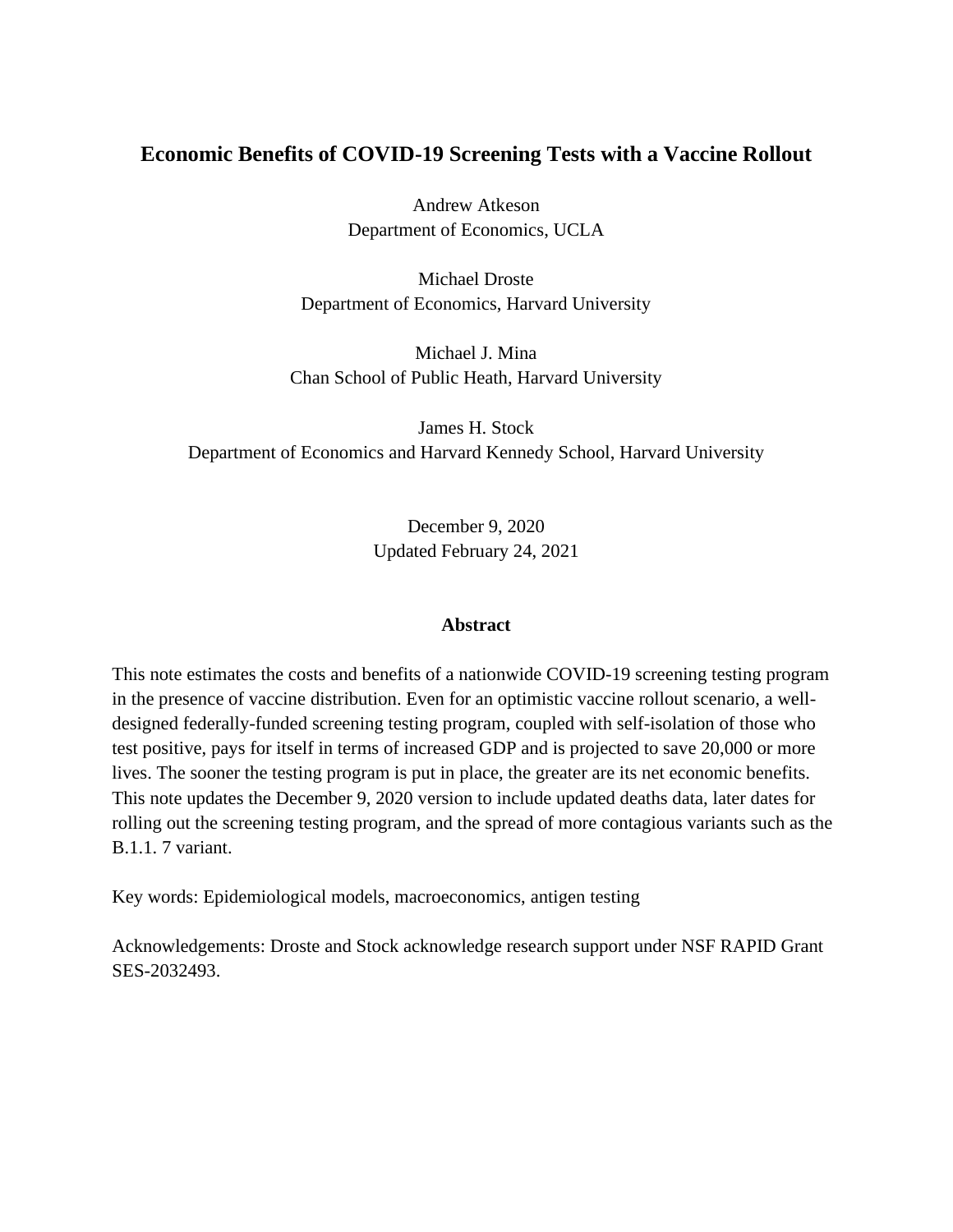Since early in the COVID-19 pandemic, there have been calls for widespread, inexpensive and convenient COVID-19 screening tests as a way to identify infected individuals and control the spread of the virus.<sup>1</sup> This note reports the results of a macroeconomic cost-benefit analysis of a federally-funded national COVID-19 screening testing program in the presence of a vaccine distributed during 2021.<sup>2</sup>

We consider a vaccine distribution path that matches distribution to date and projects 75% of the population to be vaccinated by August 1, 2021. We consider two testing regimes (10-day and 5 day cadences) and three screening testing regime start dates (Feb. 15, March 1, and March 15, 2021). The rapid test we consider is modeled on Innova Medical Group's rapid antigen test, for which we assume a specificity of 99.5% and a sensitivity of 90%. We assume that 50% of those testing positive on the screening test receive a confirmatory PCR test, and that the self-isolation adherence rate for those testing positive on the antigen test, but not taking a confirmatory PCR test, is 50%.

Table 1 presents estimates of the economic and mortality impacts of hypothetical screening test programs (relative to a baseline with no additional screening tests). Panel A considers screening test programs with a 10-day cadence; that is, approximately 33 million tests per day. Panel B considers a program with a 5-day cadence, and panel C considers a 3-day cadence. Each row corresponds to a different roll-out date. The screening and diagnostic tests are assumed to cost \$5 and \$50, respectively. All results are shown relative to a benchmark of no federal screening testing program.

<sup>&</sup>lt;sup>1</sup> See for example Gottlieb et al. (2020), National Governors' Association (2020), The Conference Board (2020), Romer (2020), Rockefeller Institute (2020), Silcox et al (2020), and Kotlikoff and Mina (2020).

<sup>&</sup>lt;sup>2</sup> This analysis updates Atkeson, Droste, Mina, and Stock (2020b) (ADMSb), which in turn was based on Atkeson, Droste, Mina, and Stock (2020a) (ADMSa). ADMSa undertook a macroeconomic cost-benefit analysis of a national testing program with partial adherence, counterfactually introduced in the summer of 2020 in the absence of a vaccine. ADMSa,b used a 66-sector, five-age US national linked epidemiological-economic model that incorporates an economic behavioral response to the COVD-19 death rate. Here, we update ADMSb to incorporate new data on the winter wave, to consider a testing program rolled out in February or March 2021, and to include the spread of more contagious variants (with timing based on CDC projections), in conjunction with vaccine distribution during 2021.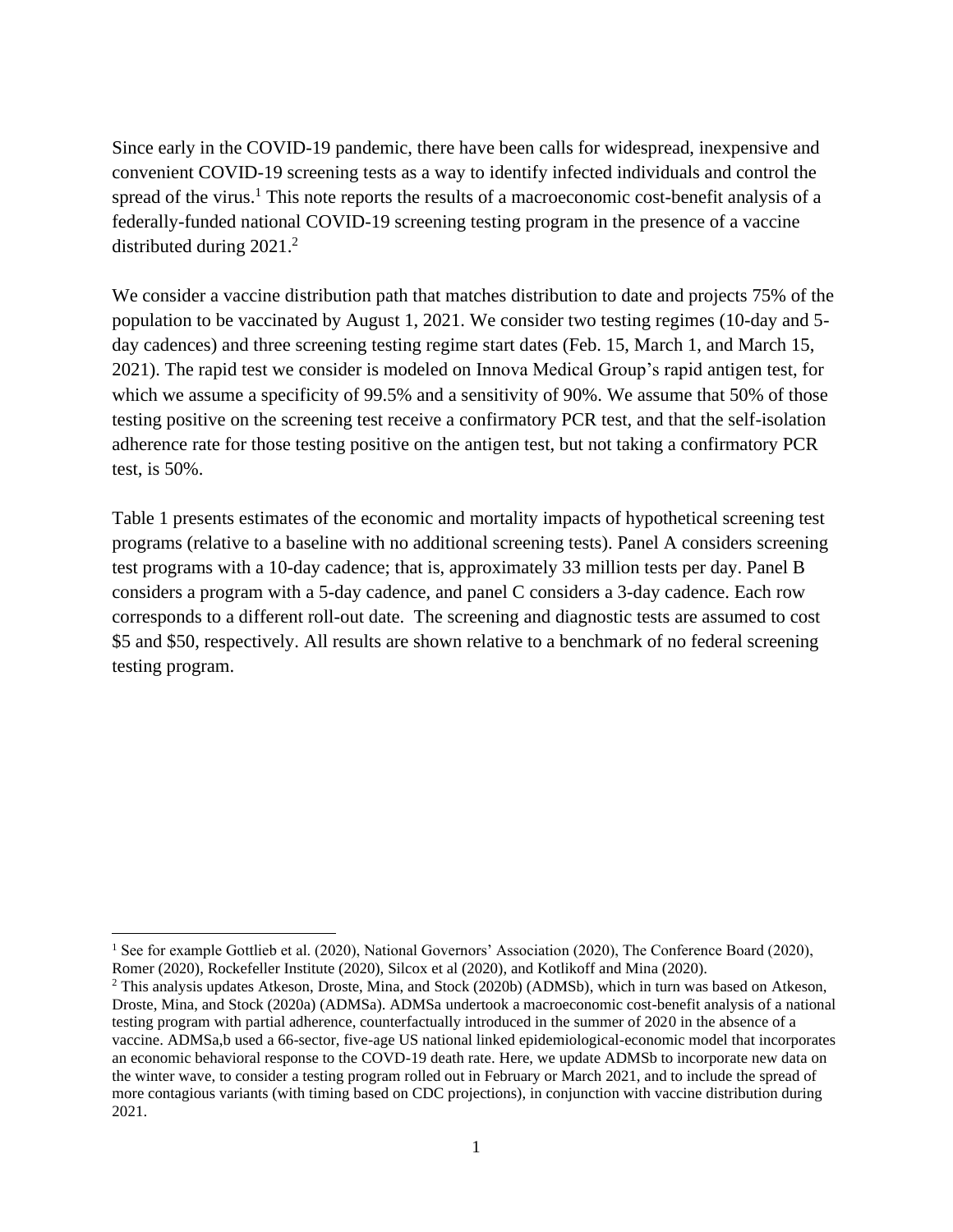| Roll-out                    | <b>Additional testing</b><br>$costs$ ( $$B$ ) | Additional<br>GDP(SB) | Additional federal<br>receipts (\$B) | Deaths averted<br>(Thou) |
|-----------------------------|-----------------------------------------------|-----------------------|--------------------------------------|--------------------------|
| A. 10-day screening testing |                                               |                       |                                      |                          |
| Feb 15                      | 3.29                                          | 27.21                 | 2.96                                 | 48.70                    |
| Mar 1                       | 2.88                                          | 16.86                 | 1.83                                 | 38.58                    |
| <b>Mar 15</b>               | 2.47                                          | 8.33                  | 0.91                                 | 28.32                    |
| B. 5-day screening testing  |                                               |                       |                                      |                          |
| Feb 15                      | 5.93                                          | 38.46                 | 4.18                                 | 73.21                    |
| Mar 1                       | 5.17                                          | 25.19                 | 2.74                                 | 58.57                    |
| <b>Mar 15</b>               | 4.83                                          | 13.02                 | 1.42                                 | 42.40                    |
| C. 3-day screening testing  |                                               |                       |                                      |                          |
| <b>Feb 15</b>               | 8.79                                          | 46.19                 | 5.02                                 | 91.01                    |
| Mar 1                       | 7.68                                          | 31.80                 | 3.46                                 | 73.93                    |
| <b>Mar 15</b>               | 6.52                                          | 17.15                 | 1.87                                 | 55.02                    |

Table 1. Economic and mortality impacts of screening programs

Note: Figures are relative to a baseline scenario a uniform population daily screening rate of 1/328, about one million tests per day. Simulation period runs through Jan 1, 2023. Screening test sensitivity is 90% and specificity is 99.5%. Adherence to self-isolation among those testing positive is 50% for screening test alone.

The hypothetical screening test programs described in Table 1 avert between 28,000 and 91,000 deaths in our model. The reduction in the prevalence of the virus leads to an increase in GDP between 8 and 46 billion dollars. The impact of the testing program depends heavily on the rollout date: programs that start earlier avert more deaths and lead to a larger increase in GDP (relative to a no-screening counterfactual).

Broadly, our results suggest the following three conclusions:

- 1. Across all scenarios, the increase in GDP resulting from the testing program ranges from 2 to 8 times the incremental cost of the tests.
- 2. The timing of the introduction of the testing program has a large impact on the program's net benefits. For example, for the cases in Table 1, starting the testing program on February 15 instead of March 1 saves an additional 10,000 lives for a program with a 10 day cadence, and 15,000 lives for a program with a 5-day cadence.
- 3. In all scenarios, a significant share of the program costs are made up for by additional federal receipts induced by increased business activity when viral prevalence is low.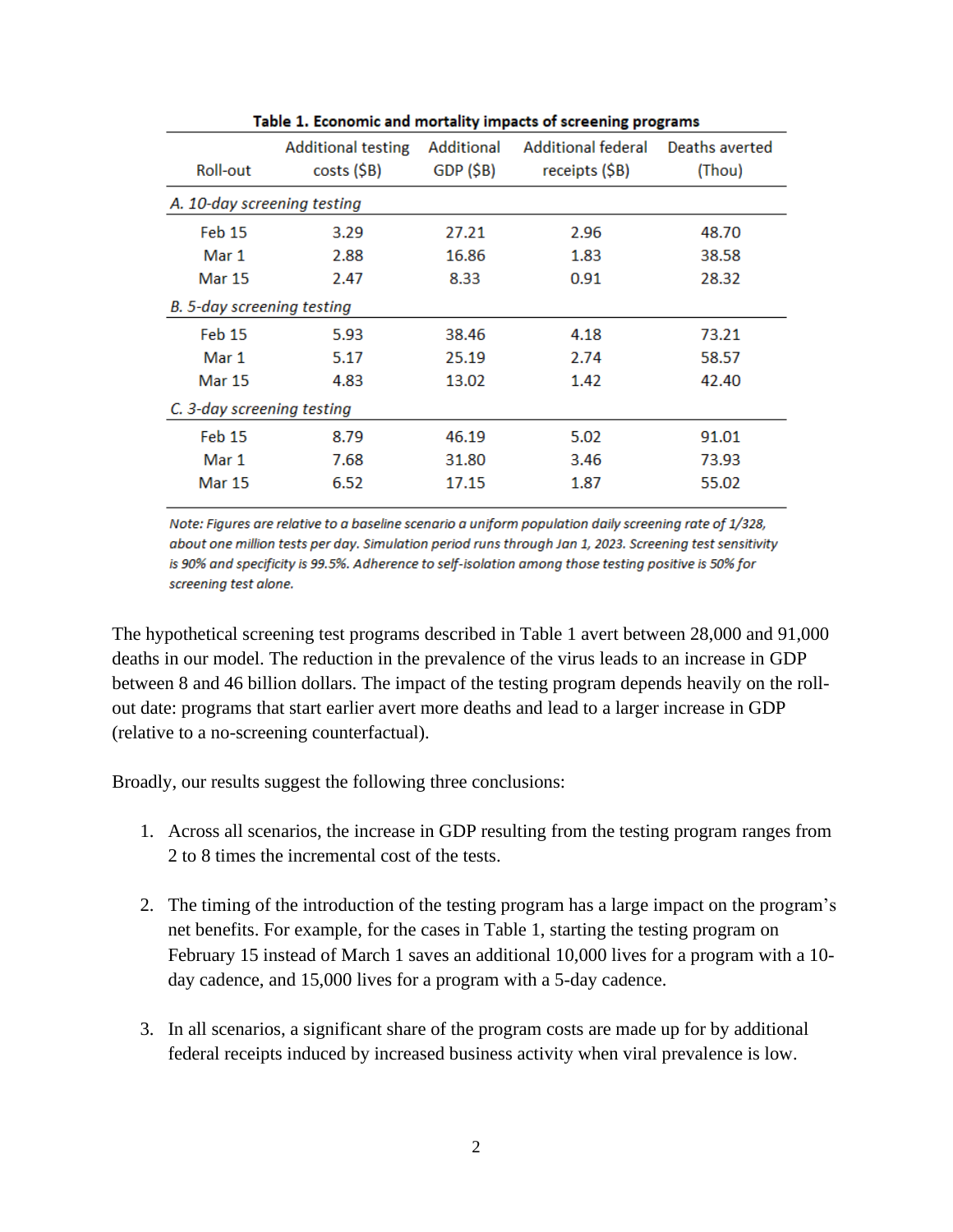These calculations assume homogenous distribution of tests to all those who have not been vaccinated. A targeted testing regime could have different effects, for example if testing were focused on individuals with the most contacts, virus prevalence and deaths might be less than those projected in Table 1. Because of the endogenous response of economic activity to deaths, the resulting lower death rate would lead to higher levels of GDP than those reported here.

The assumptions used in this calculation are conservative in several ways. First, the model assumes random testing and homogenous contacts within age groups. In reality, different groups have different contact rates, and if the testing is targeted to those with the highest contacts, the effects of the same number of tests, but targeted, would be greater than reported here. Second, we assume that the vaccine efficacy rate is also the rate of reduction of transmissibility. If the vaccine allows mild cases with transmission, then it will take longer to control the pandemic and the testing program will be more valuable. Third, we allow for the B.1.17 variant to be more contagious but not more deadly, nor do we allow for more deadly variants, nor do we allow for reduced vaccine efficacy against those variants. If any of those assumptions are wrong, the pandemic would take longer to eliminate and testing would be more valuable.

### **Model and assumptions**

The ADMS model is a 66-sector national economic model linked through behavioral feedback to a 5-age national SIR model that includes susceptible, exposed, infected, recently recovered, fully recovered, and deceased compartments. All but the deceased compartments are differentiated by testing status (awaiting a screening test result, awaiting a diagnostic test result, or positive and self-isolating). Screening tests are given randomly to the non-symptomatic. Diagnostic tests are given to the symptomatic and are offered as a confirmatory test to those who test positive on the screening test. Because the screening test has imperfect specificity, the positive predictive value of a screening test can be low (typical values are 5%-25% for the parameter values considered here), so adherence to self-isolation is modeled as being partial in response to a positive screening test. The screening (antigen) test is assumed to be sensitive only to those infected, whereas the diagnostic (PCR) test is taken to be sensitive both to the infected and to the recently recovered. For additional discussion, see ADMS (2020a).

We extend the ADMS model to incorporate an exogenous path for vaccination. Vaccination is modeled as occurring randomly and independently of the infection status (susceptible, exposed, etc.), prior test results, and age. Vaccination is modeled as binary and completed so that a vaccinated individual is immune with probability calibrated to estimates of efficacy derived from the Moderna and Pfizer Phase 3 clinical trials. It is not known whether a given individual becomes immune, and if she does not, she remains susceptible and active if she was susceptible prior to vaccination. Those vaccinated are removed from the screening and diagnostic testing programs.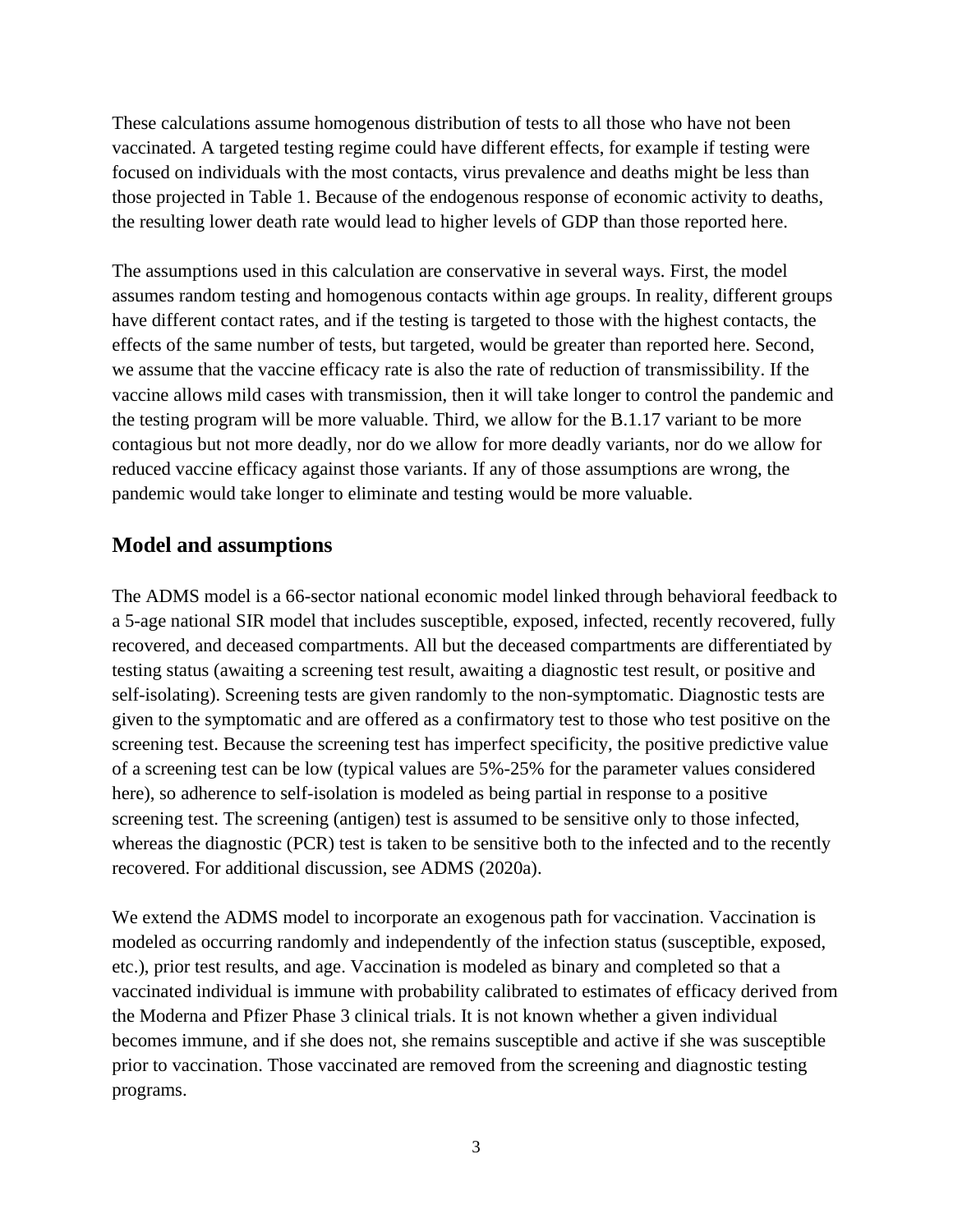Technical updates to the model include the addition of seasonality, re-estimation through Nov. 10, 2020, and updated estimates of the feedback rule. These updates are summarized in the Appendix.

#### **Testing, Vaccination, and Masking Scenarios**

*Testing*. The baseline testing scenario is the current level of screening testing (approximately 1) million tests per day) and the current level of diagnostic testing. The federal screening testing programs make screening testing available to all non-vaccinated individuals at a specified rate (once every 5 or 10 days). Those who test positive on the screening test are offered a (free) confirmatory PCR test; we assume that 90% of screening-positives take a confirmatory PCR test. All additional testing costs are paid by the federal government. The screening test is assumed to exhibit 99.5% specificity and 90% sensitivity, and a marginal cost of \$5 per test. Note that in our model, the concept of test sensitivity corresponds to the share of those who are truly infectious who would test positive on a screening test. In practice, true infectiousness at a point in time is difficult to measure, and there is a large body of evidence suggesting that the gold-standard PCR tests can detect viral genetic sequences even after an individual has ceased to become infectious. We assume 50% adherence for those testing positive on the screening test and not taking a confirmatory PCR test. We assume that PCR confirmatory tests exhibit 99.9% sensitivity, 99.7% specificity, and a marginal cost of \$50/test. The federal screening testing program is shut down when daily deaths fall below 100.

*Vaccination***.** Our model takes as given a forecasted path for the distribution of vaccines to the U.S. population. At the time of writing, this forecast is subject to uncertainty for several reasons: (1) there is uncertainty in the number of distinct vaccines that will be available in the United States; (2) the timetable for the delivery of vaccines purchased by the United States remains uncertain; and (3) voluntary uptake in the population may limit vaccination when supply catches up to demand. At the time of writing, two vaccines (produced by Pfizer and Moderna) have received emergency use authorization for use in the United States. In addition, a one-dose vaccine produced by Johnson and Johnson is expected to receive an emergency use authorization in a matter of weeks. Collectively, these companies expect to distribute 400 million two-dose vaccines (200 million each of those produced by Pfizer and Moderna) and 100 million one-dose vaccines (from Johnson and Johnson) by the end of June – sufficient to fully vaccinate nearly the entire U.S. population.

Even if these production and distribution targets are met, it remains uncertain how quickly vaccines distributed will make their way into the arms of patients. Current polling data suggests that the take-up could be low: for example, a Gallup poll in November reported only 58% of American adults would be willing to take the vaccine. Acceptance could increase as the vaccine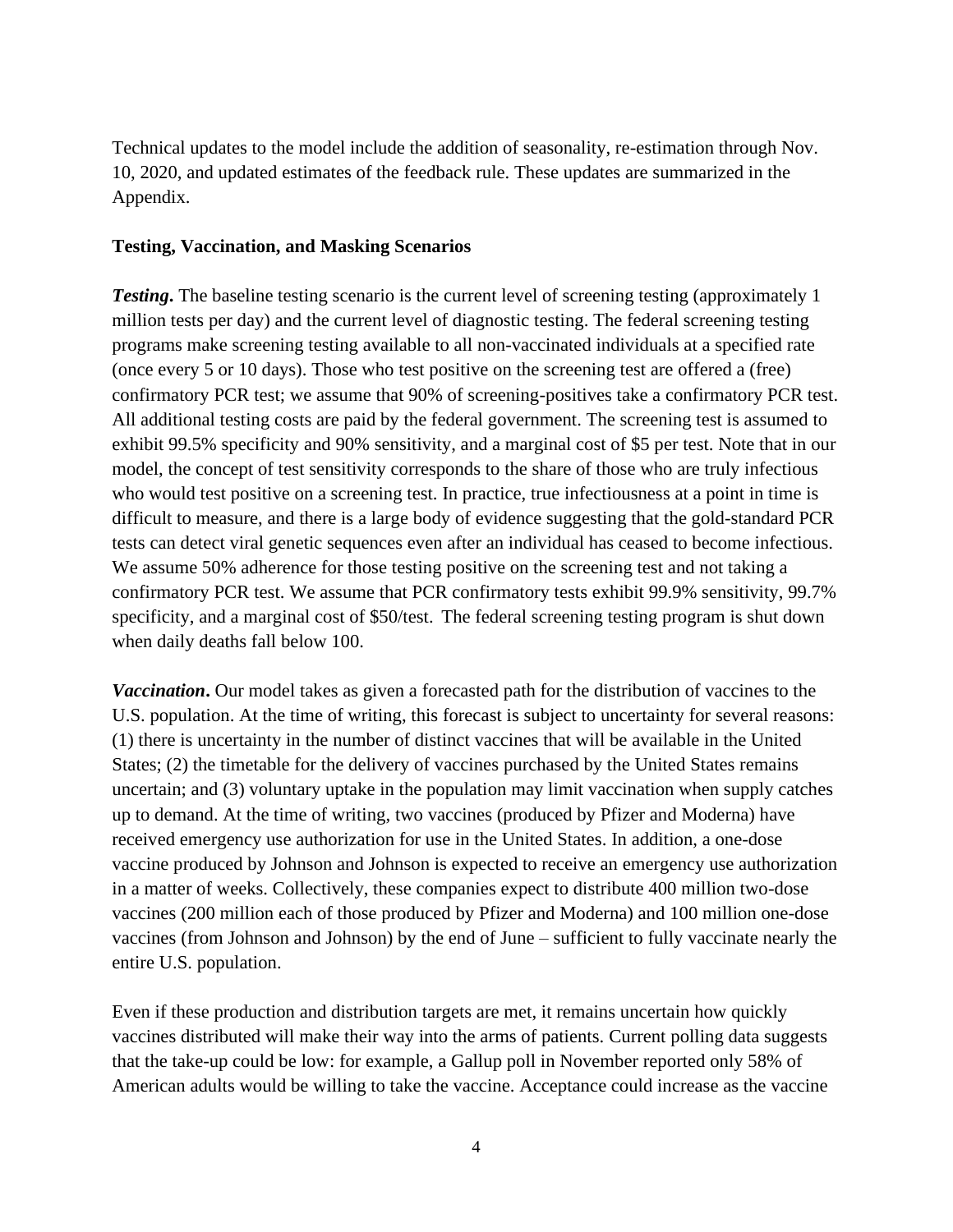is observed to be safe and effective, or it could fall if safety concerns arise. Vaccination could also be slowed if supply chain or administrative disruptions occur.

Figure 1 documents the cumulative share of the population who is vaccinated at each point in time under our vaccine distribution timetable. For simplicity, we do not distinguish between available vaccines. We also assume the vaccine exhibits 90% efficacy in preventing infection.



### **Figure 1. Vaccination Forecast Path**

**Cost-Benefit Estimates**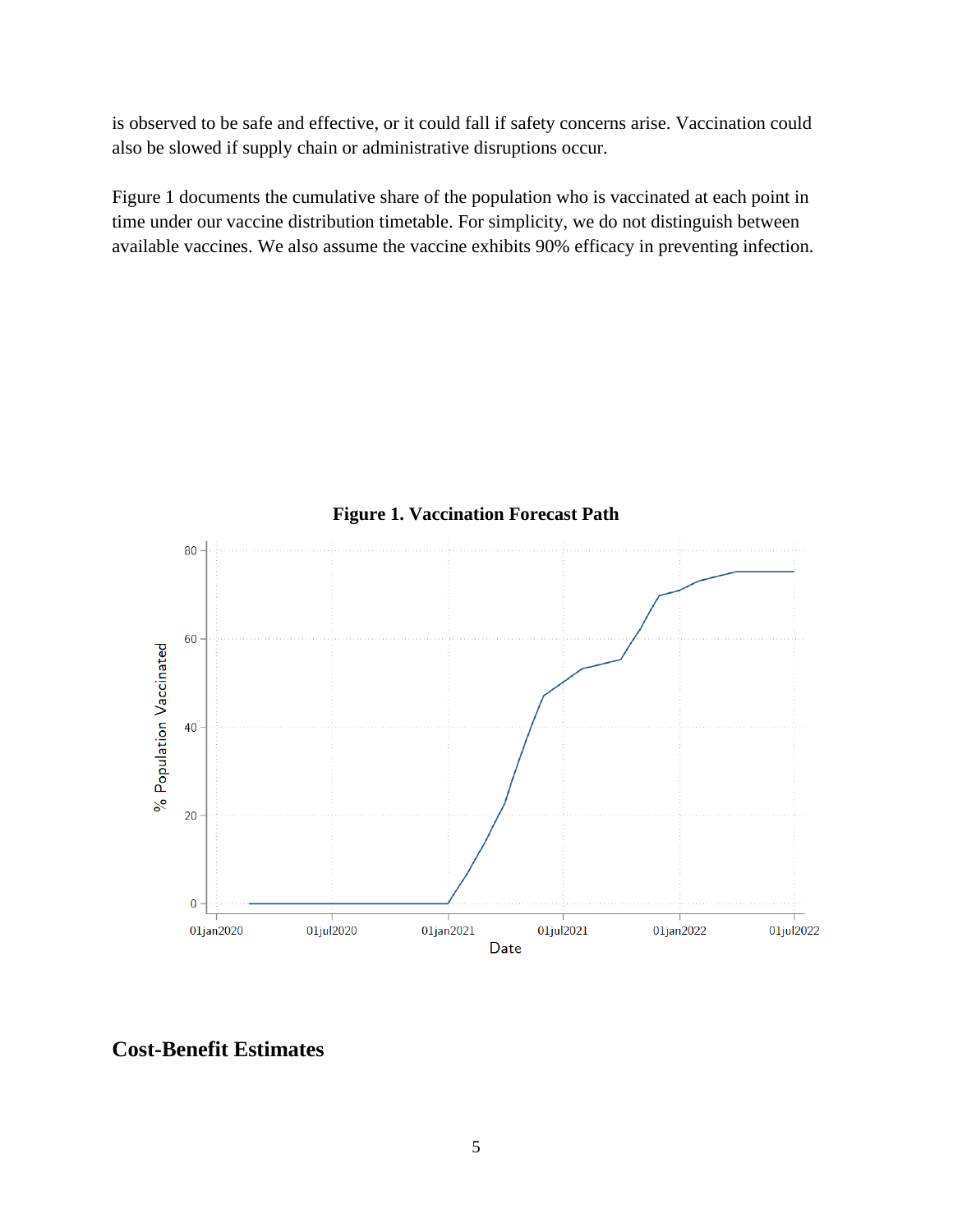We compute two measures of the economic benefits of screening test programs: incremental GDP and incremental federal government revenues. Monetary values are in 2020 dollars. Revenues flowing from an increase in GDP are computed following the Congressional Budget Office (Russek and Kowalewski (2015, Table 3) and CBO (2019)).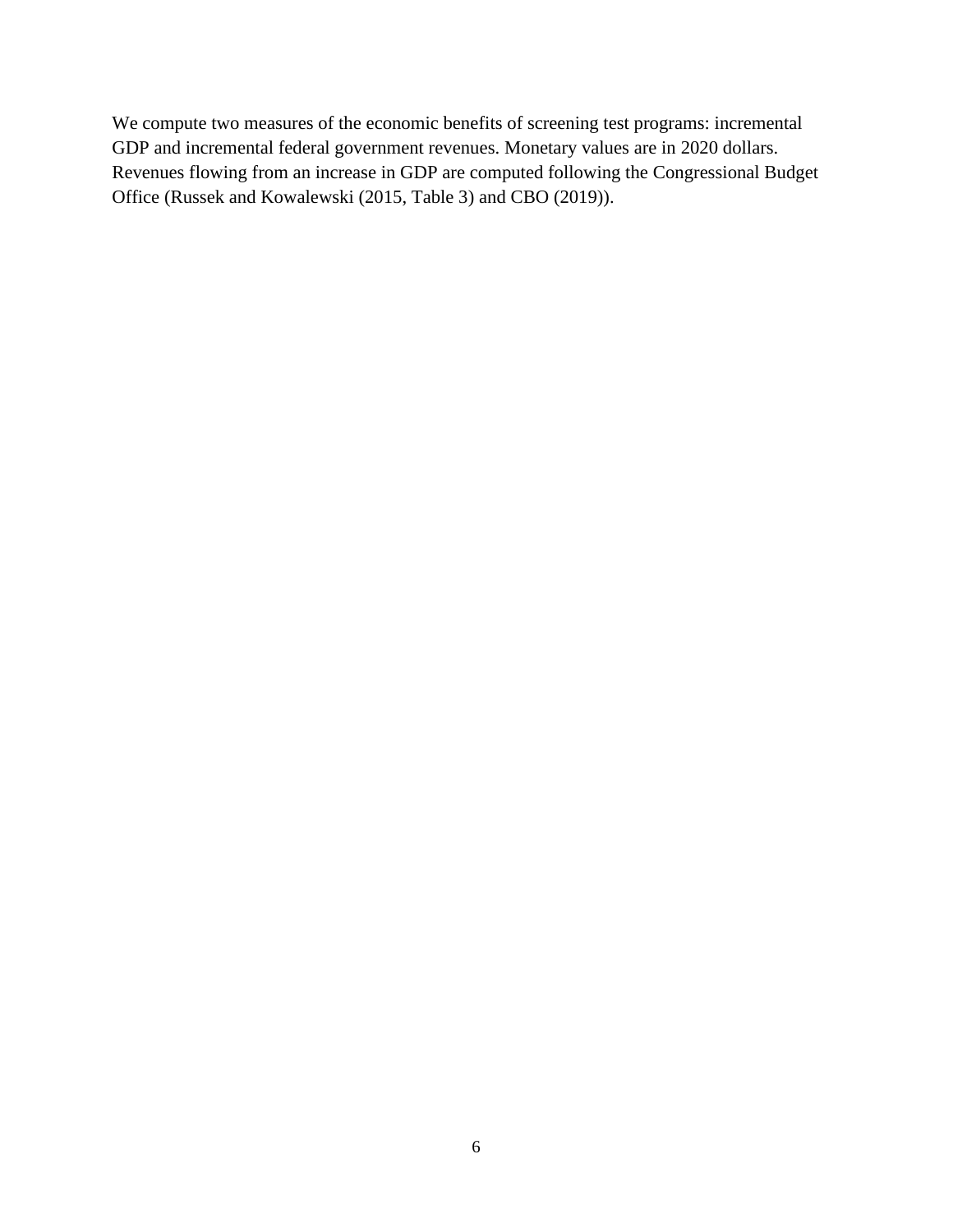# **Appendix: Technical Updates and Parameter Values**

This appendix summarizes three technical updates of the model, relative to ADMS.

First, the model was updated to include seasonality in the transmissibility of the virus. The literature on COVID seasonality is limited because COVID has not existed for a full seasonal cycle. IHME (2020) calibrated COVID seasonality using pneumonia seasonality. We rely instead on regression estimates of COVID seasonality in Tzampoglou and Loukidis (2020), who use country-level data from March through May 2020. Their estimates imply fluctuations in deaths of 21% to 32% as a result of temperature variation across the full range of cross-country temperatures. We adopt the approximate midpoint of this range and use a 25% full seasonal fluctuation in transmissibility, which we approximate as a seasonal cosine peaking on January 1, a pattern consistent with Merow and Urban (2020).

Second, we reestimated the model using daily U.S. deaths data (7-day moving average) from March 15, 2020 through Nov. 10, 2020. The simulation period runs from Nov. 7, 2020 through July 1, 2022. The ADMS model uses a nonparametric flexible functional form to fit unobserved self-protective behavior such as masking and social distancing, specifically on a Type-II cosine expansion with three terms. The ADMS parameter estimation sample was March 15 – June 12, 2020. For the longer sample used here, we added two more terms to the Type-II cosine expansion. Also, the ADMS model calibrated protections for the elderly, however the longer sample afforded sufficient data to estimate a separate factor multiplying the cosine expansion to apply to the oldest age group, 75+. In all the model used here has 8 estimated parameters: the number of infections on February 21, 2020, the initial transmissibility rate per adult contact (equivalently, the initial  $R_0$ ), the five parameters of the cosine expansion, and the elderly protection factor.

Third, the behavioral feedback rule was updated. ADMS considered two behavioral response rules from deaths to economic activity: the calibrated rule used in Baqaee, Farhi, Mina, and Stock (2020) and a simpler rule estimated by Arnon, Ricco, and Smetters (2020). Both those feedback rules are based on data from Spring 2020. A plausible concern is that the response of economic activity to the prevalence of the virus diminished as individuals adapt and experience lockdown fatigue. Here, we therefore adopt a behavioral rule in which economic activity depends on the current death rate (as in Arnon, Ricco, and Smetters (2020)), where the feedback parameter is estimated so that an exogenous disappearance of the virus would bring labor hours, as a fraction of potential, to a specified level. $3$ 

<sup>3</sup> Specifically we assume a post-pandemic level of labor hours at 96.4% of potential, which we compute from the Hall-Kudlyak (2020) estimate of the unemployed without jobs plus the change in the labor force participation rate from February through November 2020.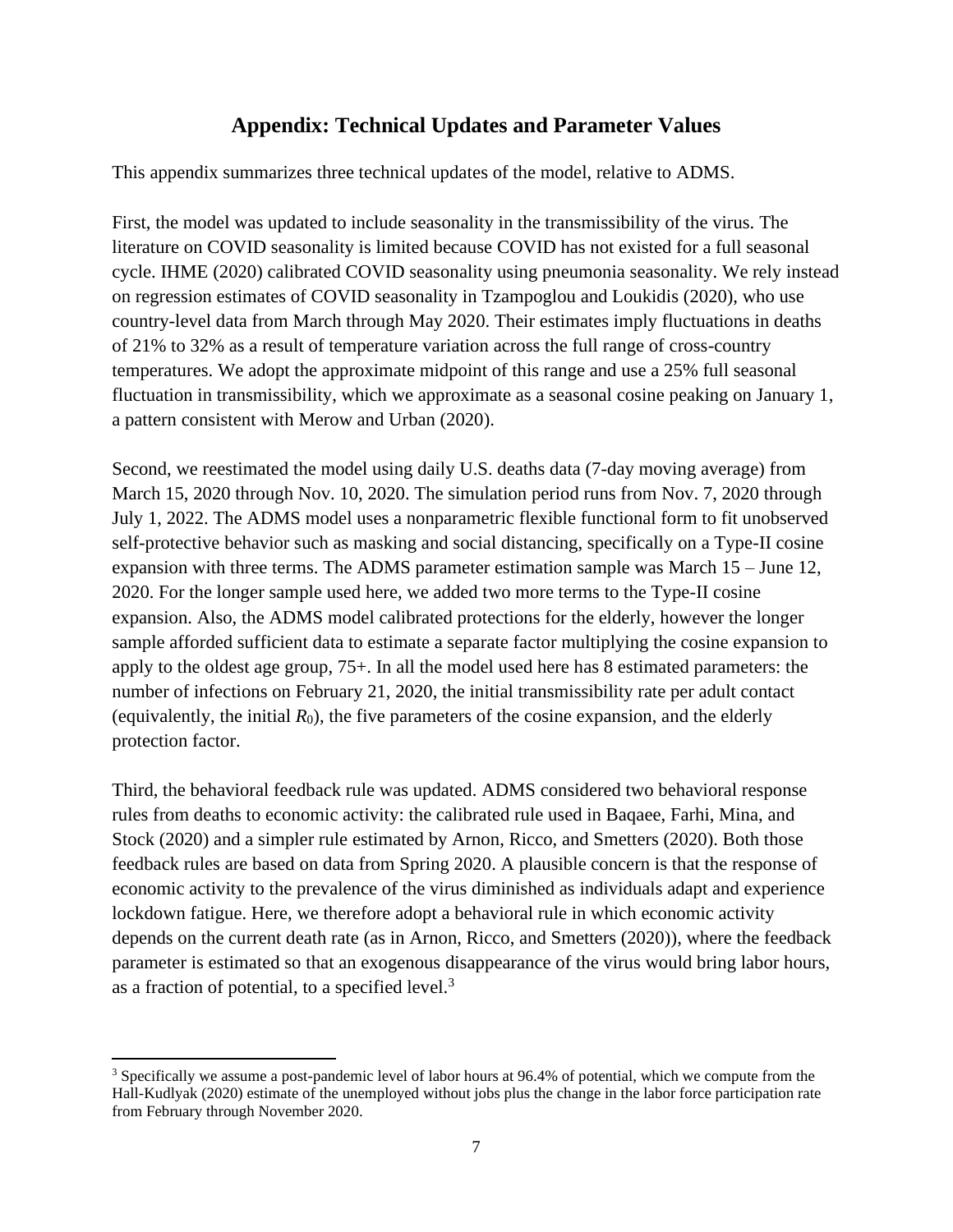#### **References**

- Arnon, A., J. Ricco, and K. Smetters (2020). "Epidemiological and Economic Effects of Lockdown," forthcoming, *Brookings Papers on Economic Activity*, Fall 2020.
- Atkeson, A., M.C. Droste, M.J. Mina, and J.H. Stock (2020a), "Economic Benefits of COVID-19 Screening Tests," NBER Working Paper 28031, October 2020.
- Atkeson, A., M.C. Droste, M.J. Mina, and J.H. Stock (2020b), "Economic Benefits of COVID-19 Screening Tests with a Vaccine Rollout," December 9, 2020.
- Baqaee, D.R., E. Farhi, M. Mina, and J.H. Stock (2020). Policies for a Second Wave. Forthcoming, *Brookings Papers on Economic Activity*, Summer 2020.
- Congressional Budget Office (2019). "he Accuracy of CBO's Baseline Estimates for Fiscal Year 2019, at [https://www.cbo.gov/publication/55927.](https://www.cbo.gov/publication/55927)
- Gottlieb, S., C. Rivers, M.B. McClellan, L. Silvis, and C. Watson (March 2020), National Coronavirus Response: A Road Map to Reopening. American Enterprise Institute at [https://www.aei.org/research-products/report/national-coronavirus-response-a-road-map](https://www.aei.org/research-products/report/national-coronavirus-response-a-road-map-to-reopening/)[to-reopening/.](https://www.aei.org/research-products/report/national-coronavirus-response-a-road-map-to-reopening/)
- Kotlikoff, L. and M. Mina (October 1, 2020). Beat Covid Without a Vaccine. *New York Times*, Opinion section.
- Larremore, D.B., B. Wilder, E. Lester, S. Sehata, J.M. Burke, J.A. Hay, M. Tambe, M. Mina, R. Parker (2020). Test Sensitivity is Secondary to Frequency and Turnaround Time for COVID-19 Surveillance. medRxiv preprint. doi: [https://doi.org/10.1101/2020.06.22.20136309.](https://doi.org/10.1101/2020.06.22.20136309)
- Merow, C. and M.C. Urban (2020). Seasonality and Uncertainty in Global COVID-19 Growth Rates. *PNAS* 117, no. 44, 27456-27464 at [https://doi.org/10.1073/pnas.2008590117.](https://doi.org/10.1073/pnas.2008590117)
- National Governors' Association (April 21, 2020). Roadmap to Recovery: A Public Health Guide for Governors." At [https://www.nga.org/center/publications/health/roadmap-to](https://www.nga.org/center/publications/health/roadmap-to-recovery/)[recovery/.](https://www.nga.org/center/publications/health/roadmap-to-recovery/)
- Paltiel, A.D., A. Zheng, and R.P. Walensky (2020). Assessment of SARS-CoV-2 Screening Strategies to Permit the Safe Reopening of College Campuses in the United States. AMA Netw Open. 2020;3(7):e2016818. doi:10.1001/jamanetworkopen.2020.16818
- Rockefeller Foundation (July 16, 2020). National COVID-19 Testing & Tracing Action Plan. at [https://www.rockefellerfoundation.org/wp](https://www.rockefellerfoundation.org/wp-content/uploads/2020/07/TheRockefellerFoundation_TestingEcosystem_7_23.pdf)[content/uploads/2020/07/TheRockefellerFoundation\\_TestingEcosystem\\_7\\_23.pdf](https://www.rockefellerfoundation.org/wp-content/uploads/2020/07/TheRockefellerFoundation_TestingEcosystem_7_23.pdf)
- Romer, P. (April 23, 2020). Roadmap to Responsibly Reopen America.

Silcox, C., D. Anderson, A. Zavodsky, E. Borre, S. Dentzer, M.G. Aspinall, and M. McClellan. (September 2020) A National Decision Point: Effective Testing and Screening for COVID-19. Duke Margolis Center for Health Policy. https://www.rockefellerfoundation.org/wp-content/uploads/2020/09/A-National-Decision-Point-Effective-Testing-Screening-for-Covid-19-Full-Report.pdf